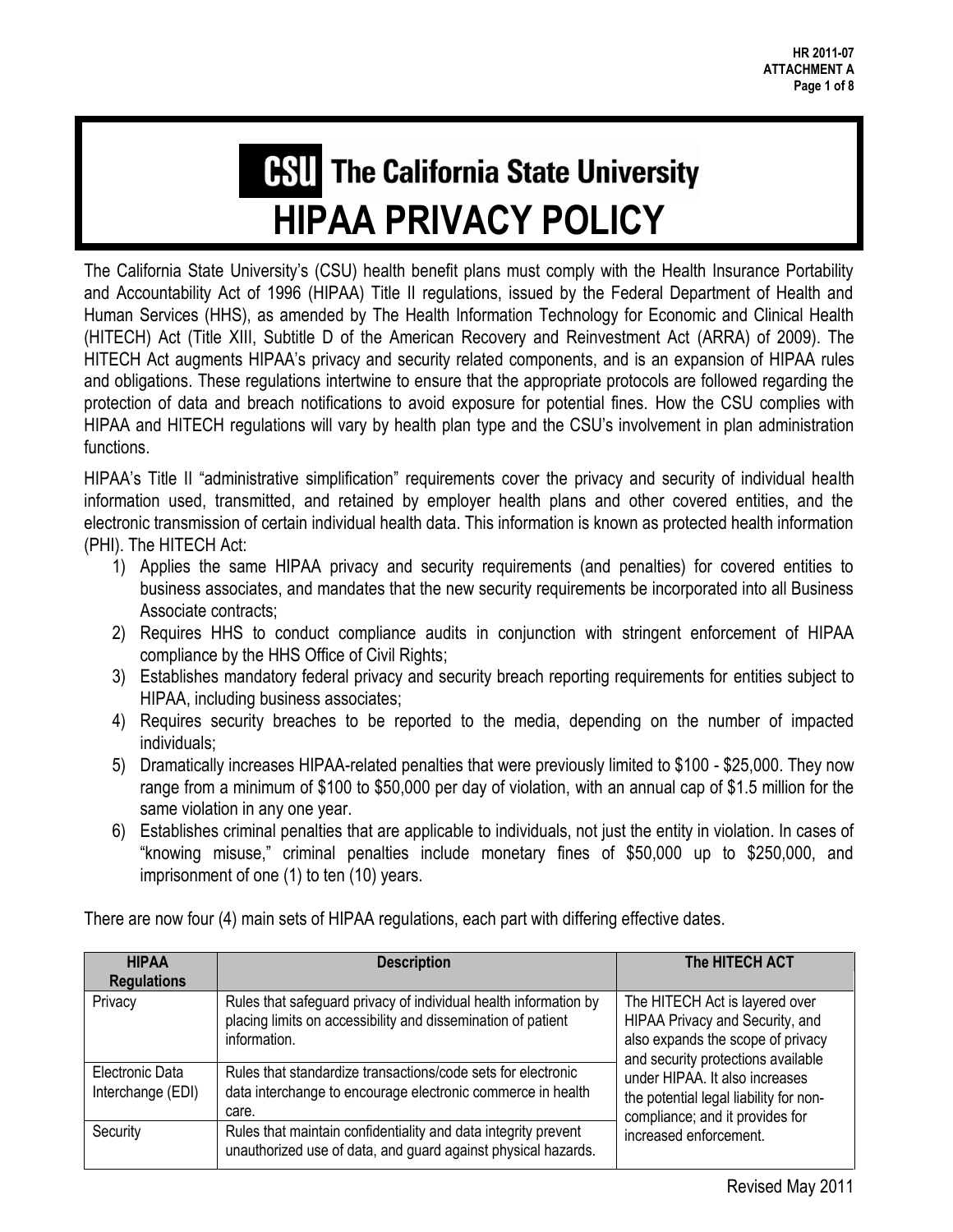## **Health Plan Types Subject to HIPAA's Privacy Regulations**

- Major medical, pharmacy, disease-specific policies (such as cancer coverage)
- Dental, vision, long-term care, mental health
- Some Employee Assistance Programs (EAPs)
- $-$  Health Flexible Spending Accounts (FSAs)

#### **Privacy Regulations Apply to Covered Entities and Business Associates**

| <b>Covered Entities</b>           |                                                                |                                                                           |  |  |
|-----------------------------------|----------------------------------------------------------------|---------------------------------------------------------------------------|--|--|
| <b>Health Plans</b>               | Any plan that provides health benefits or pays for health care |                                                                           |  |  |
|                                   |                                                                | Includes insured plans (CalPERS medical, Delta Dental PPO, DeltaCare USA, |  |  |
|                                   |                                                                | Vision Service Plan (VSP), external Employee Assistance Programs (EAPs),  |  |  |
|                                   |                                                                | self-insured health plans (HCRA), HMOs, and insurers                      |  |  |
| <b>Health Care Providers</b>      |                                                                | Applies if they transmit health data electronically                       |  |  |
|                                   |                                                                | Can include on-site clinics and medical facilities                        |  |  |
|                                   |                                                                | Includes applicable CSU Student Health Centers                            |  |  |
| <b>Health Care Clearinghouses</b> |                                                                | Billing agents and firms that process electronic health information       |  |  |

Typically employers, third party administrators (TPAs), life insurance plans, disability plans, workers' compensation plans and agencies are not covered entities. However, HIPAA regulations make it clear that employers and their TPAs may be affected based on their roles as plan sponsors and business associates.

#### **Business Associates**

A business associate is an entity that performs functions for or provides services to or on behalf of, a covered entity, where the function or service involves the use or disclosure of individually identifiable health information. Business associates must agree via contract with a group health plan that they will comply with the HIPAA regulations. Certain entities are not business associates, including insurers and HMOs providing insured benefits, and employers performing administrative activities for their plans. Examples of business associates include: TPAs, consultants, attorneys, and auditors. The CSU must have a business associate agreement with its Health Care Reimbursement Account (HCRA) Plan TPA and a privacy agreement, similar to a business associate agreement, with all its external campus-sponsored employee assistance programs (EAPs). If a campus replaces its EAP provider, a signed copy of the CSU HIPAA Privacy and Business Associate Agreement must be forwarded to the CSU HIPAA Privacy Official, within Human Resources Management (HRM) in the Chancellor's Office.

**COBRA** vendors may be considered business associates for purposes of HIPAA compliance. Benefit plans must ensure that there is a business associate agreement in place. This responsibility lies with the insurance carriers if they contract out their COBRA operations. CSU does not contract directly with any COBRA vendor. This is not applicable to the CSU but may be for its insurance carriers.

#### **The Regulations Affect Employers including the CSU**

HIPAA regulations affect almost every employer that sponsors a health plan, including the CSU. Although employers are not directly regulated by the HIPAA regulations, the group health benefit plans they sponsor are. The employer, as the plan administrator for a group health benefit plan, is responsible for ensuring the plan's compliance with the regulations. Employers are, generally, not "covered entities," but the privacy rules require employers that perform administrative services for their health plans to implement and adhere to safeguards.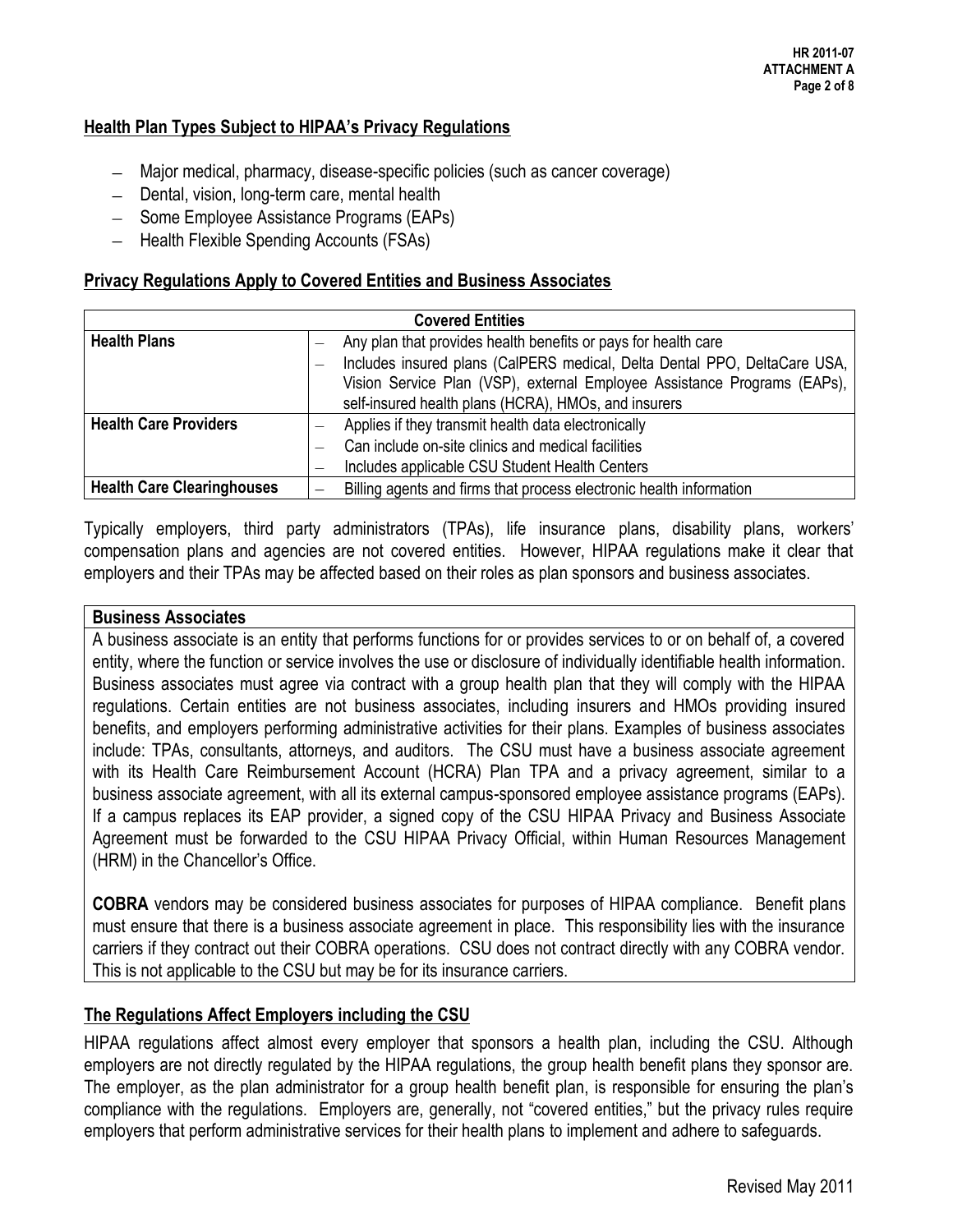If an employer only 1) receives summary health information for limited purposes of obtaining premium bids or for modifying, amending, or terminating plans and 2) only transmits participant enrollment, disenrollment, premium payment information to the business associates, insurers, and HMOs that administer the group health benefit plan, then essentially, the employer's HIPAA exposure is minimized.

However, if the employer creates, maintains or receives protected health information (PHI) other than enrollment, disenrollment, premium payment information or summary health information, the employer is subject to more of the regulations, and should exercise extreme caution regarding access, storage and destruction of such information.

#### **HIPAA Privacy Regulations – Impact on CSU**

The HIPAA Privacy Rule requires appropriate safeguards to protect the privacy of personal health information (PHI), including individual medical records and sets limits and conditions on the uses and disclosures that may be made of such information. The Privacy Rule also gives individuals rights over their health information, including rights to examine and obtain a copy of their health records, and to request corrections.

PHI is health information that is created, received, or maintained by a covered entity whether in print, orally or electronically, and includes:

- $-$  "Individual identifiers" that clearly identify an individual (or has components that could be used to identify the individual, and
- $-$  Is related to a past, present, or future physical or mental health condition, or the provision of, or payment for health care or genetic information.

| Name                                  | Geographic Indicators (smaller   |
|---------------------------------------|----------------------------------|
|                                       | than a state)                    |
| Social Security Number (SSN)          | Certificate/License Numbers      |
| Date of Birth                         | Vehicle Identifiers              |
| Date of Hire                          | <b>URLs</b>                      |
| Dates of Service                      | <b>IP Address Numbers</b>        |
| Telephone or Fax Numbers              | <b>Biometric Identifiers</b>     |
| E-mail Address                        | Photographic Image               |
| <b>Medical Record Number</b>          | Other unique identifying numbers |
|                                       | of codes                         |
| <b>Health Plan Beneficiary Number</b> |                                  |

The following "individual identifiers," if used in any combination, create PHI:

Please note the following additional information:

- $\triangleright$  CSU's sponsored health benefit plans (medical, dental, and vision) have been subject to the HIPAA privacy regulations since April 14, 2003. The Health Care Reimbursement Account (HCRA) plan and campus-sponsored external Employee Assistance Programs (EAPs) became subject to the regulations on April 14, 2004.
- $\triangleright$  HIPAA does not apply to CSU's treatment of health-related information that is acquired through ordinary human resources operations (i.e., campus generated enrollment and disenrollment in benefit plans, fitness for duty examinations, medical restrictions, accommodations for disabilities, FMLA or other leaves, workers' compensation, short and/or long term disability claims, life insurance, disability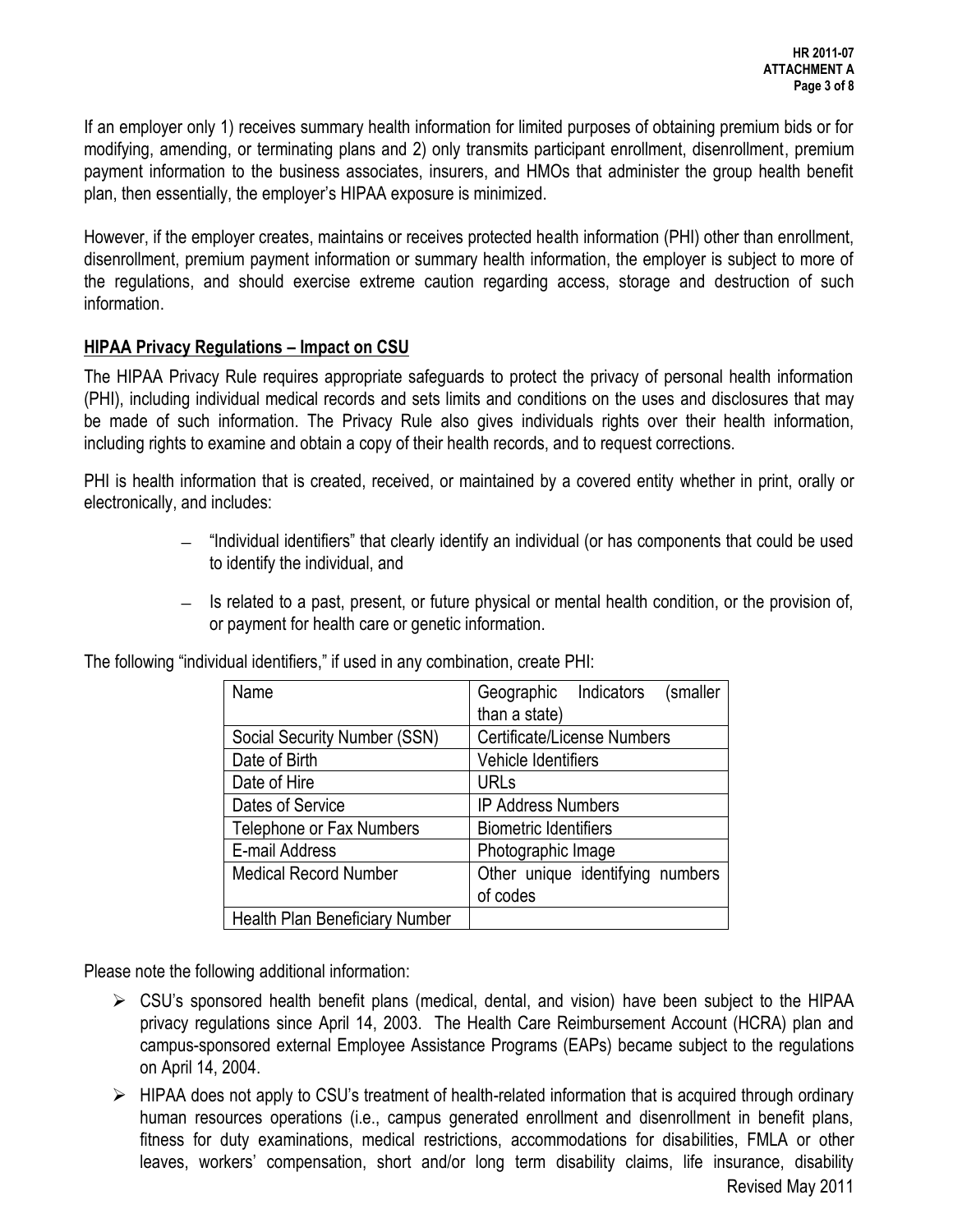pensions, and 401 (b) medical hardship withdrawals) and is used for normal human resources purposes. However, this information must still be protected.

- $\triangleright$  The privacy regulations do affect the scope of information that the health benefit plan providers (i.e., CalPERS medical, Delta Dental PPO, DeltaCare USA, Vision Service Plan (VSP) and external EAPs) can disclose to the CSU beyond summary health information and enrollment and disenrollment information.
- $\triangleright$  The CSU's health benefit plan insurers and HMOs are covered entities under HIPAA privacy regulations and, as such, must establish privacy policy and procedures, including restrictions on the use or disclosure of PHI.
- $\triangleright$  The Health Care Reimbursement Account (HCRA) plan is self-insured; therefore, the CSU, as plan sponsor, is responsible for the HCRA plan's compliance with HIPAA privacy regulations, including establishing privacy policy and procedures that restrict the use and disclosure of PHI. To limit the campus' exposure of PHI information related to HCRA claims, campuses should instruct employees to file appeals directly with ASI, the third party administrator.
- CSU staff dealing with PHI must be trained regarding HIPAA policies and procedures, safeguard PHI against intentional or accidental misuse, disclose only the minimum necessary amount of information, and are prohibited from retaliating against participants who file a complaint.
- $\triangleright$  CSU participants have the right to receive privacy notices, inspect a copy of their PHI, amend PHI, request restricted use of PHI, receive an accounting of non-routine disclosures of their PHI and file a complaint about privacy violations.
- $\triangleright$  At the CSU, HIPAA privacy regulations are enforced by the CSU HIPAA Privacy Official within Human Resources Management (HRM) in the Chancellor's Office. At the campus level, the HIPAA Privacy Contact for human resources and benefits is primarily the Benefits Officer.
- $\triangleright$  Systemwide training will be held on an annual basis, and is mandatory for individuals that have access to PHI as a part of their job duties. A list of attendees will be maintained by the CSU HIPAA Privacy Official.

# **Physical and Technical Safeguards for Protecting PHI**

When using or disclosing PHI, designated individuals should exercise extreme caution when handling PHI and make reasonable efforts to limit the amount of PHI deemed necessary for the intended purpose of its use and should use de-identified information whenever possible.

Below are some best practices to follow in protecting PHI:

- $\triangleright$  PHI should be discarded in such a manner that it cannot be retrieved (i.e., cross-cut shredded, locked disposal bins, etc.);
- $\triangleright$  For physical PHI (i.e., hard copy paper documents, CDs, diskettes, tapes, notes, etc.,) copies should be limited and these items should be kept in locked drawers/cabinets when away from the workstation, and discarded through appropriate means when no longer needed;
- $\triangleright$  If documents must be kept for extended periods, then they should be stored in an area with limited access;
- $\triangleright$  PHI should be discarded in such a manner that it cannot be retrieved (i.e., cross-cut shredded, locked disposal bins, etc.);
- $\triangleright$  If utilizing a facsimile (fax) machine, it should be located in an area with limited access and designated for a specific function (i.e., fax machine located in human resources or benefits office).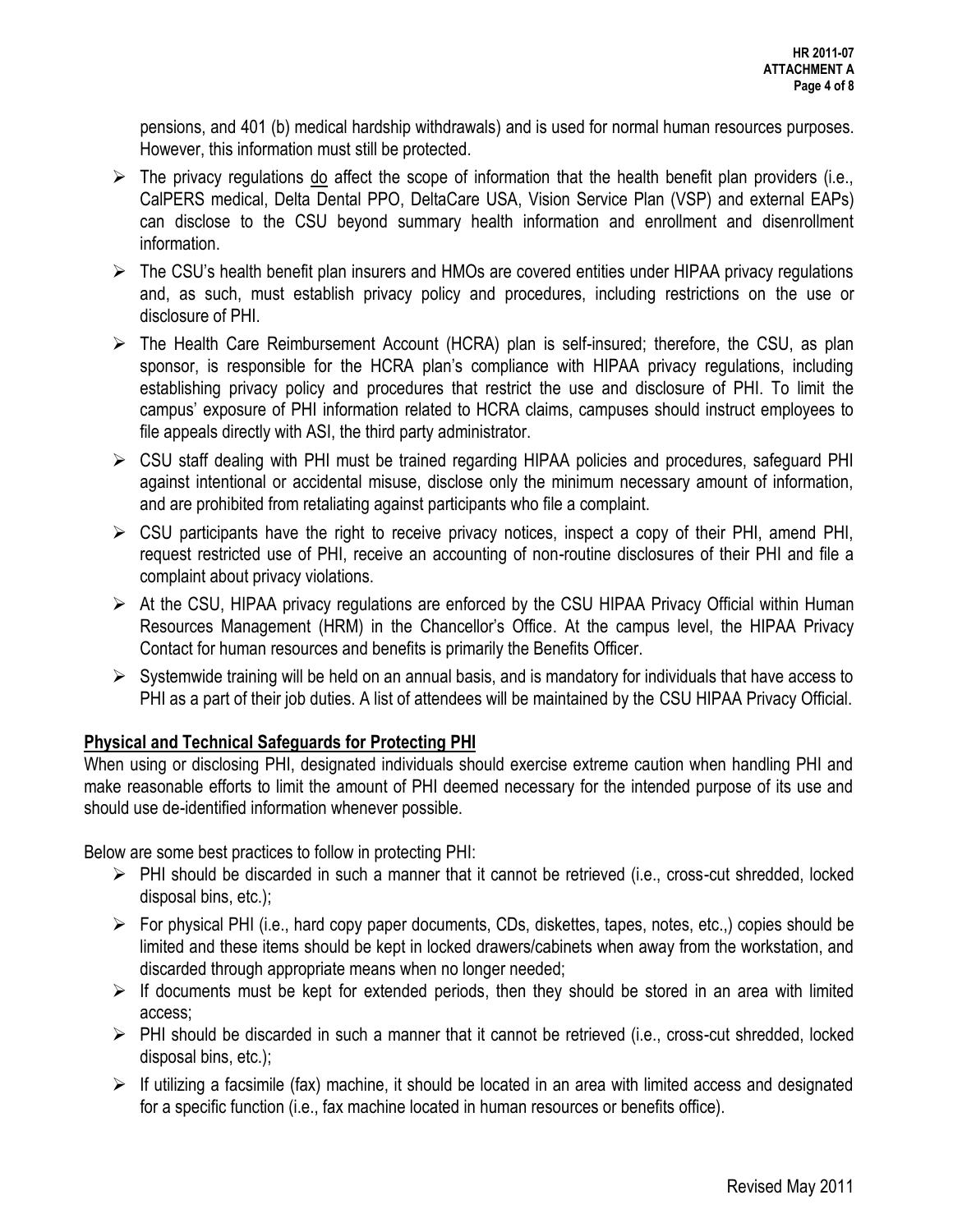$\triangleright$  Limit verbal discussions of PHI unless absolutely necessary, and restrict the usage of speakerphone to convey PHI to another party if working in a cubicle environment. Use discretion when leaving voicemail messages that contain elements of PHI.

## **Individual Rights and HIPPA Forms**

The HIPAA Privacy Rule provides individuals (employees) with certain rights associated with their PHI that the CSU must follow. These include the rights to:

- $\triangleright$  Access, inspect, and copy certain PHI within a Designated Record Set;
- $\triangleright$  Request the Amendment of their PHI in a Designated Record Set;
- $\triangleright$  Request restriction of the use and disclosure of their PHI;
- $\triangleright$  Request the use of alternative means or alternative locations for receiving communications of their PHI; and,
- $\triangleright$  Request an accounting of PHI disclosures.

Information and associated forms regarding Individual Rights under HIPAA Privacy regulations can be located in sections 6 and 11 of the HIPAA Privacy Manual.

# **HIPAA Security Regulations – Impact on the CSU**

The HIPAA Security Rule requires covered entities to maintain reasonable and appropriate administrative, technical, and physical safeguards for protecting (electronic) e-PHI.

Specifically, covered entities must:

- $\triangleright$  Ensure the confidentiality, integrity, and availability of all e-PHI they create, receive, maintain or transmit;
- $\triangleright$  Identify and protect against reasonably anticipated threats to the security or integrity of the information;
- $\triangleright$  Protect against reasonably anticipated, impermissible uses or disclosures; and
- $\triangleright$  Ensure compliance by employees.

The HIPAA Security Rule defines "confidentiality" to mean that e-PHI is not available or disclosed to unauthorized persons. The Security Rule's confidentiality requirements support the Privacy Rule's prohibitions against improper uses and disclosures of PHI. The Security rule also promotes the two additional goals of maintaining the integrity and availability of e-PHI. Under the Security Rule, "integrity" means that e-PHI is not altered or destroyed in an unauthorized manner. "Availability" means that e-PHI is accessible and usable on demand by an authorized person only.

Physical and technical safeguards for e-PHI include the implementation of policies and procedures regarding the transfer, removal, disposal, and re-use of electronic media, to ensure appropriate protection of electronic protected health information. Some examples of these safeguards are as follows:

- $\triangleright$  Limitation of physical access to facilities to ensure that only authorized access is allowed;
- $\triangleright$  Proper use of and access to Workstation and Device security;
- $\triangleright$  Requirement of unique User IDs and passwords in order to access and/or transmit e-PHI. Employees are prohibited from sharing User IDs and/or passwords. In addition, access to such information must be terminated when the employee either: 1) no longer is assigned to a role within CSU that requires such access; or 2) ends employment with CSU;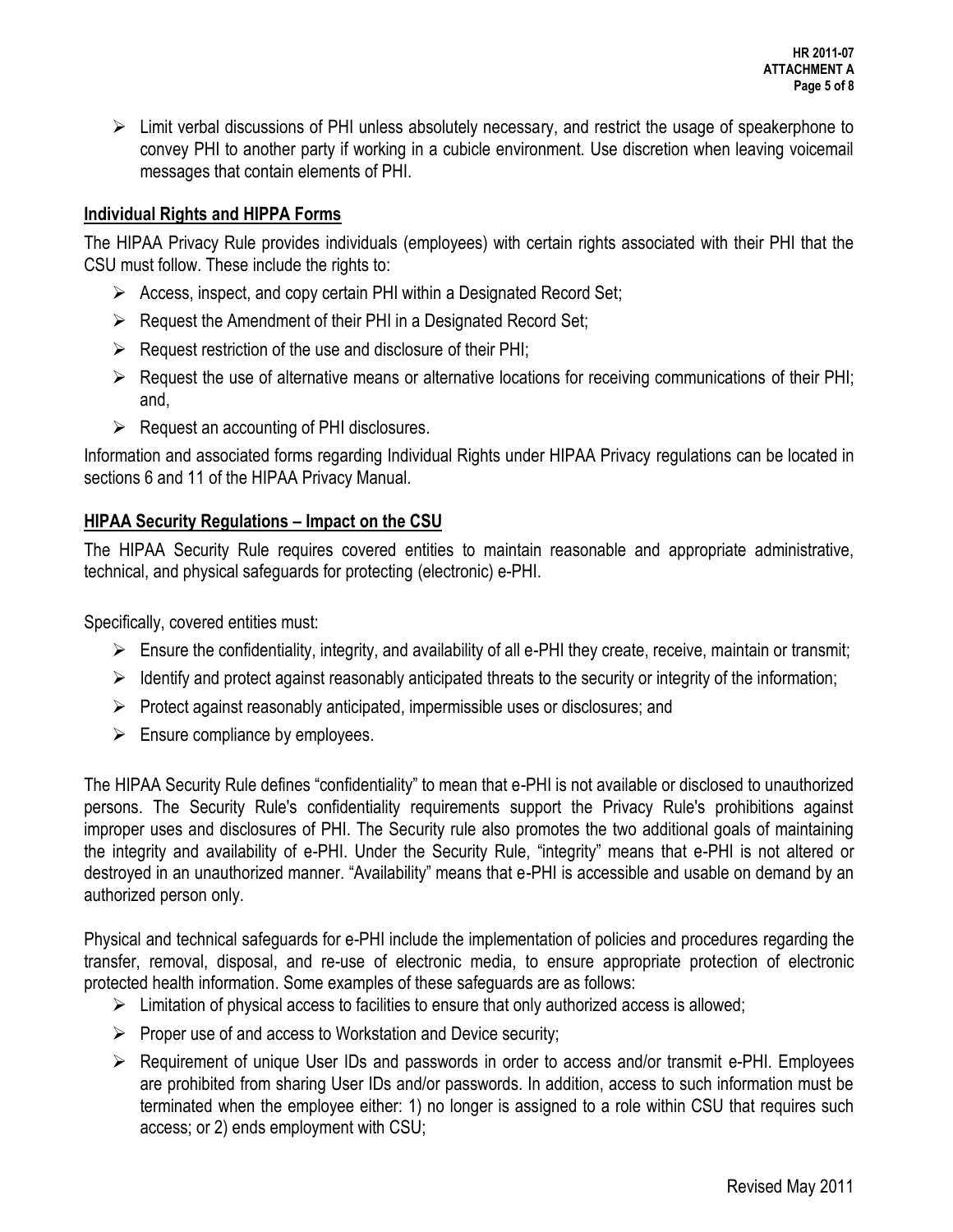- $\triangleright$  Encryption (i.e., PGP Desktop software) of e-PHI is required, and must be "destroyed" in such a manner that the information cannot be retrieved (i.e., PGP Desktop "shred file" feature);
- $\triangleright$  Technical security measures that guard against unauthorized access to e-PHI that is being transmitted over an electronic network;
- $\triangleright$  Use of "Locking screensavers" to limit access to desktop and/or laptop computers when away from the workstation;
- $\triangleright$  Limit use of PHI in e-mails as much as possible.
- $\triangleright$  Audit and Integrity controls, such as hardware, software and/or other mechanisms that record and examine access and other activities in information systems that contain or use e-PHI.

At the CSU, the HIPAA Security Rule is enforced by the Chief Information Security Officer at the Chancellor's Office, who also serves a dual role as the CSU HIPAA Security Official.

For additional information regarding the CSU's Information Security Policy, please refer to the following website: [http://www.calstate.edu/icsuam/sections/8000/8050.0.shtml.](http://www.calstate.edu/icsuam/sections/8000/8050.0.shtml)

#### **Breach Notification Rules and Obligations**

The HITECH Act definition of a PHI breach is as follows:

*(A) IN GENERAL. The term "breach" means the unauthorized acquisition, access, use, or disclosure of protected health information which compromises the security or privacy of such information, except where an unauthorized person to whom such information is disclosed would not reasonably have been able to retain such information.* 

A breach of physical and/or ePHI can occur in the course of day to day operations and may be attributable to:

- $\triangleright$  Theft:
- $\triangleright$  Loss:
- $\triangleright$  Improper Disposal;
- Unauthorized Access/Disclosure; or
- > Hacking/IT Incident: or
- > Unknown or Other Reason(s).

*If a breach of physical PHI or ePHI occurs, it must be reported immediately upon discovery to the CSU HIPAA Privacy and HIPAA Security Officials at the Chancellor's Office, and campus Information Security Officer (ISO). The campus HIPAA Privacy Contact must also forward a completed Breach Incident Report Form to the CSU HIPAA Privacy and Security Officials at the Chancellor's Office (see sections 7.05 and 11.07 of the HIPAA Privacy Manual), and record the incident in the Breach log, located in the HIPAA Manual.* 

Typically, breaches that impact fewer than 500 individuals are reported on an annual basis to HHS, and must be reported to the impacted individuals within 60 days of discovery. Breaches that impact 500 or more individuals must be reported to HHS, the media and the impacted individuals within 60 days of discovery. The CSU Privacy Official and CSU Security Official will evaluate the breach to determine if breach notice rules are applicable, and will provide campus guidance accordingly, with regard to reporting to appropriate agencies, and the development of required breach notice(s) for impacted individuals.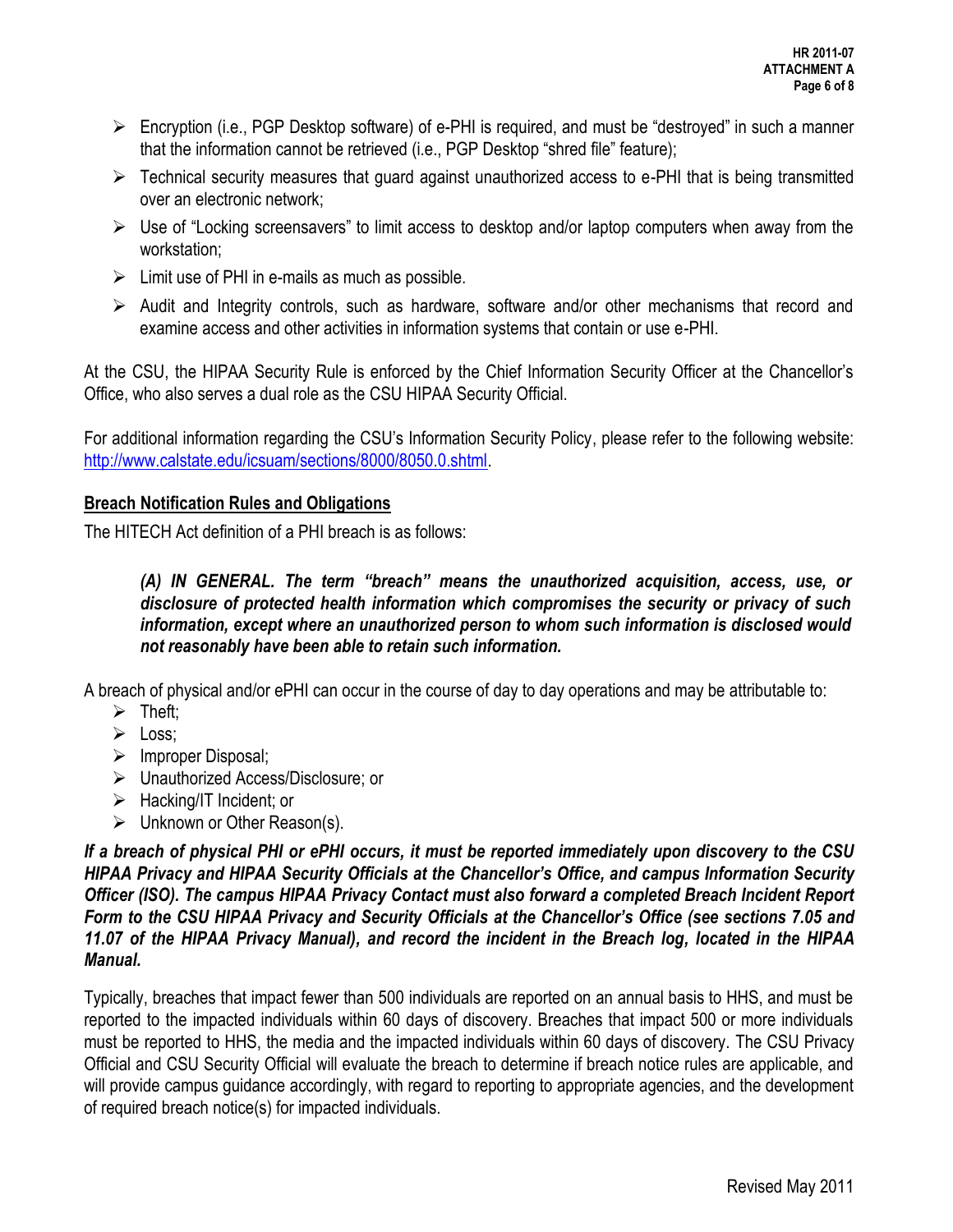Please note that not all HIPAA-related privacy and security incidents solicit an initiation of breach notification requirements under the HITECH Act.

#### **CSU HIPAA Privacy Official**

Name: **Michelle Hamilton**  Title: **Manager, Benefits and HR Programs**  Address: **CSU Office of the Chancellor Human Resources Management 401 Golden Shore Long Beach, CA 90802**  Phone: **562/951-4413 or 562/951-4411**  Facsimile: **562/951-4954**  E-mail: **mhamilton@calstate.edu** 

# **CSU HIPAA Security Official**

| Name: Cheryl Washington<br>Title: CSU Chief Information Security Officer                                  |
|-----------------------------------------------------------------------------------------------------------|
| Address: CSU Office of the Chancellor<br>401 Golden Shore<br>Elong Beach, CA 90802<br>Phone: 562-951-4190 |
|                                                                                                           |
|                                                                                                           |
|                                                                                                           |
| Facsimile: 562-477-5951                                                                                   |
| E-mail:   cwashington@calstate.edu                                                                        |
|                                                                                                           |

#### **Campus HIPAA Privacy Contacts**

Each campus, including the Chancellor's Office has a HIPAA Privacy Contact. The campus HIPAA Privacy Contact for human resources and benefits is the campus Benefits Officer.

#### **Campus HIPAA Security Contacts**

Each campus, including the Chancellor's Office has a designated Information Security Officer (ISO). Please contact either the Information Security Office at the respective campus or the Chief Information Security Officer at Chancellor's Office.

# **CSU Human Resources Specific HIPAA Privacy Materials**

**HIPAA Privacy Policy Manual:** A campus specific HIPAA Privacy Policy Manual is available for use by campus human resources departments when dealing with HIPAA privacy regulation compliance. This manual is currently available online for viewing at:

[http://www.calstate.edu/Benefits/carrier.materials/HIPAAPrivacyManual\\_Campus.pdf.](http://www.calstate.edu/Benefits/carrier.materials/HIPAAPrivacyManual_Campus.pdf)

**Revised CSU HIPAA Privacy Notice:** Newly benefits eligible employees are to be provided with the CSU multi benefit plan HIPAA Privacy Notice. This notice covers CSU sponsored health benefit plans subject to HIPAA privacy regulations, as amended by the HITECH Act.

**HIPAA Privacy and Security Training:** A PowerPoint presentation of the March 9, 2010, training webcast is available at: (URL to be determined). The recorded version of this webcast is also available on Systemwide Professional Development's website at: <http://centralstationu.calstate.edu/howthingswork/>(User ID and password is required).